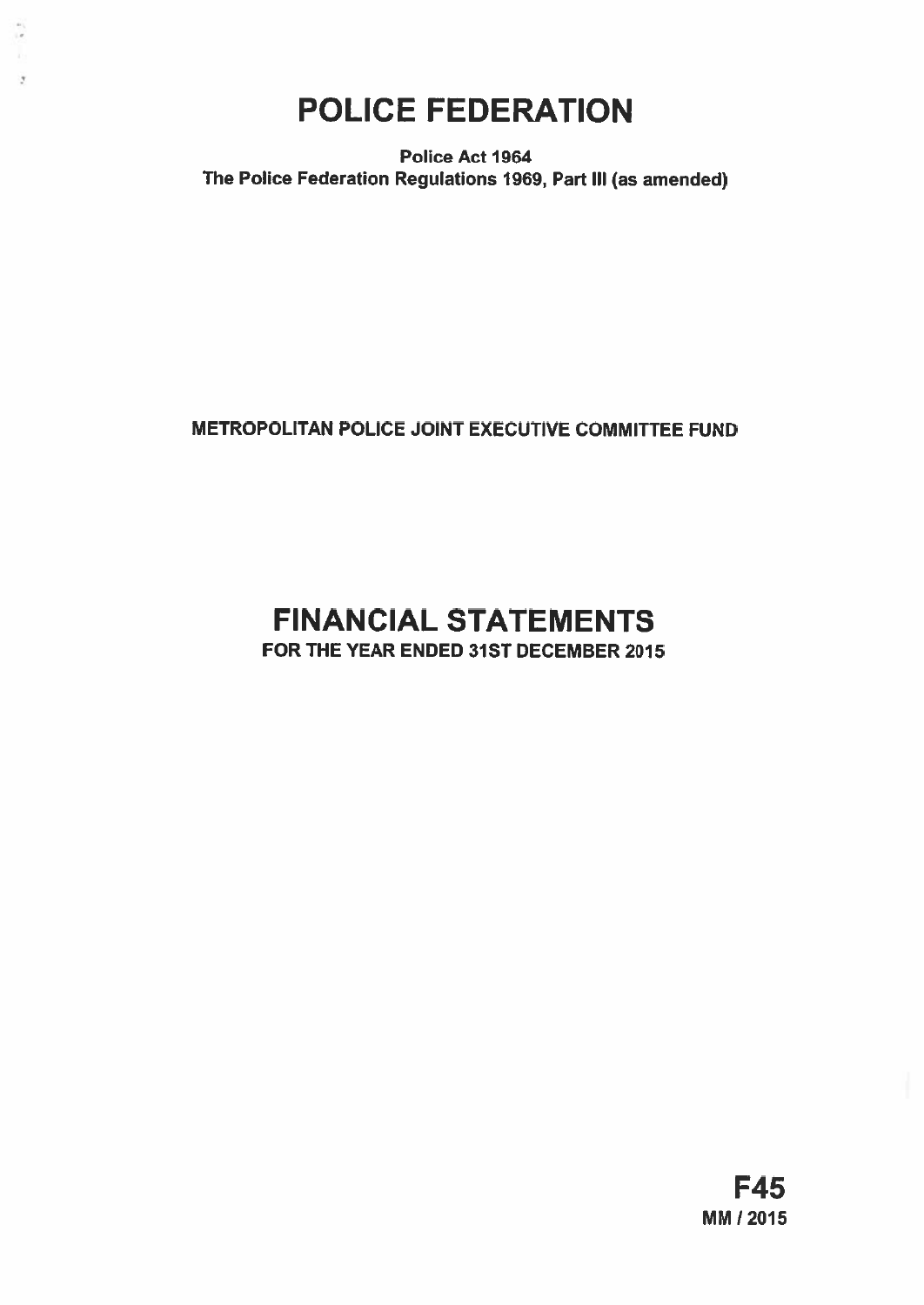# YEAR ENDED 31ST DECEMBER 2015

| <b>CHAIRMAN</b>  | K. Marsh (appointed 1st November 2015)<br>J. Tully (resigned 1st November 2015)<br>York House,<br>2 Elmfield Park,<br>Bromley,<br>Kent. BR1 1LU         |
|------------------|---------------------------------------------------------------------------------------------------------------------------------------------------------|
| <b>SECRETARY</b> | P. M. Deller (appointed 28th January 2015)<br>N. Cratchley (resigned 28th January 2015)<br>York House.<br>2 Elmfield Park.<br>Bromley,<br>Kent, BR1 1LU |
| <b>TREASURER</b> | S. Redgewell<br>York House.<br>2 Elmfield Park.<br>Bromley,<br>Kent. BR1 1LU                                                                            |
| <b>AUDITORS</b>  | George Hay & Company,<br><b>Chartered Accountants &amp;</b><br><b>Statutory Auditors,</b><br>83 Cambridge Street,<br>Pimlico.<br>London.<br>SW1V4PS     |
| <b>TRUSTEES</b>  | N. Sutton (appointed 28th January 2015)<br>P. M. Deller (resigned 28th January 2015)<br>York House.<br>2 Elmfield Park,<br>Bromley,<br>Kent, BR1 1LU    |
|                  | M. Nurthen<br>York House.<br>2 Elmfield Park.<br>Bromley,<br>Kent, BR1 1LU                                                                              |
|                  | S. Sagar<br>York House,<br>2 Elmfield Park,<br>Bromley,<br>Kent. BR1 1LU                                                                                |

ÿ

X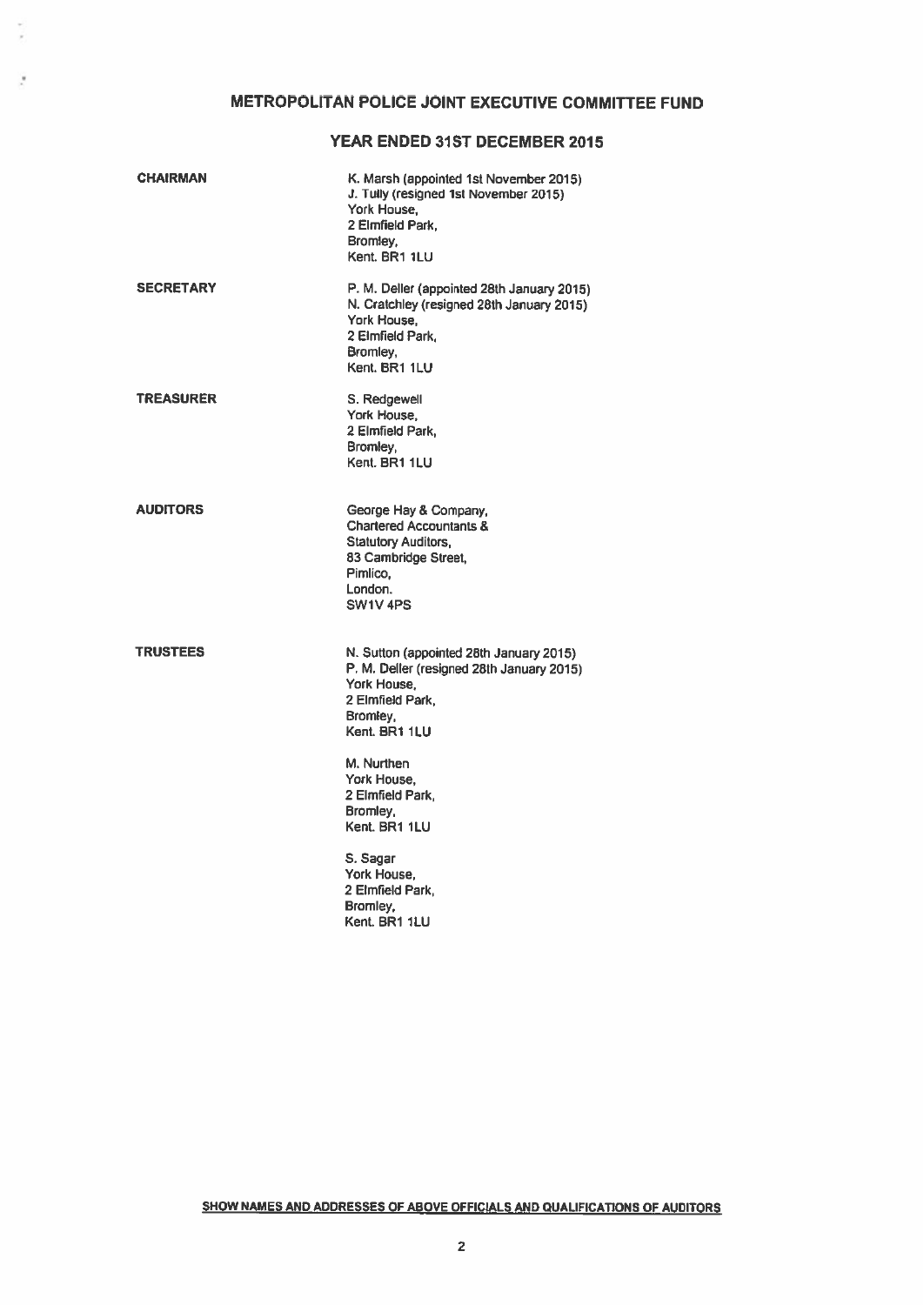# INDEPENDENT AUDITOR'S REPORT TO THE MEMBERS OF METROPOLITAN POLICE JOINT EXECUTIVE COMMITTEE FUND

We have audited the financial statements of the Metropolitan Police Joint Executive Committee Fund for the year ended 31st December 2015, which comprise the Income and Expenditure Account, the Balance Sheet, and lhe related notes. The financial statements have been prepared under the requirements of the Police Federation Regulations and Fund Rules.

This report is made solely to the Fund's members, as a body. Our audit work has been undertaken so that we might state to the Fund's members those matters we are required to state to them in an auditor's repor<sup>t</sup> and for no other purpose. To the fullest extent permitted by law, we do not accep<sup>t</sup> or assume responsibility to anyone other than the Fund and the Fund's members as <sup>a</sup> body, for our audit work, for this report, or for the opinions we have formed.

#### Respective responsibilities of the managemen<sup>t</sup> committee and auditors

As explained more fully in the Statement of Management Committee's Responsibilities set out in the notes to the financial statements the managemen<sup>t</sup> committee are responsible for the preparation of the financial statements and for being satisfied that they fairly reflect the state of the Fund's affairs as at 31st December 2015 and of its results for the year then ended.

Our responsibility is to audit and express an opinion on the financial statements in accordance with applicable law and International Standards on Auditing (UK and Ireland). Those standards require us to comply with the Auditing Practices Board's Ethical Standards for Auditors.

#### Scope of the audit of the financial statements

An audit involves obtaining evidence about the amounts and disclosures in the financial statements sufficient to <sup>g</sup>ive reasonable assurance that the financial statements are free from material misstatement, whether caused by fraud or error. This includes an assessment of: whether the accounting policies are appropriate to the Fund's circumstances and have been consistently applied and adequately disclosed; the reasonableness of significant accounting estimates made by the managemen<sup>t</sup> committee; and the overall presentation of the financial statements.

#### Opinion on financial statements

In our opinion the financial statements:

- fairly reflect the state of the Fund's affairs as at 31st December <sup>2015</sup> and of its results for the year then ended;
- have been properly prepare<sup>d</sup> in accordance with the measurement principles of United Kingdom Generally Accepted Accounting Practice; and
- have been prepared in accordance with the Police Federation Regulations and Fund Rules.

#### Other Matters

The financial statements for the year ended 31st December <sup>2015</sup> includes all funds raised for the purpose of the Joint Branch Board Fund in accordance with Regulation <sup>2</sup> Police Federation (Amendment) Regulations 2015.

Signed:

George Hay & Company Chartered Accountants & Statutory Auditors 83 Cambridge Street Pimlico London SW1V4PS **Dated:** lst February 2016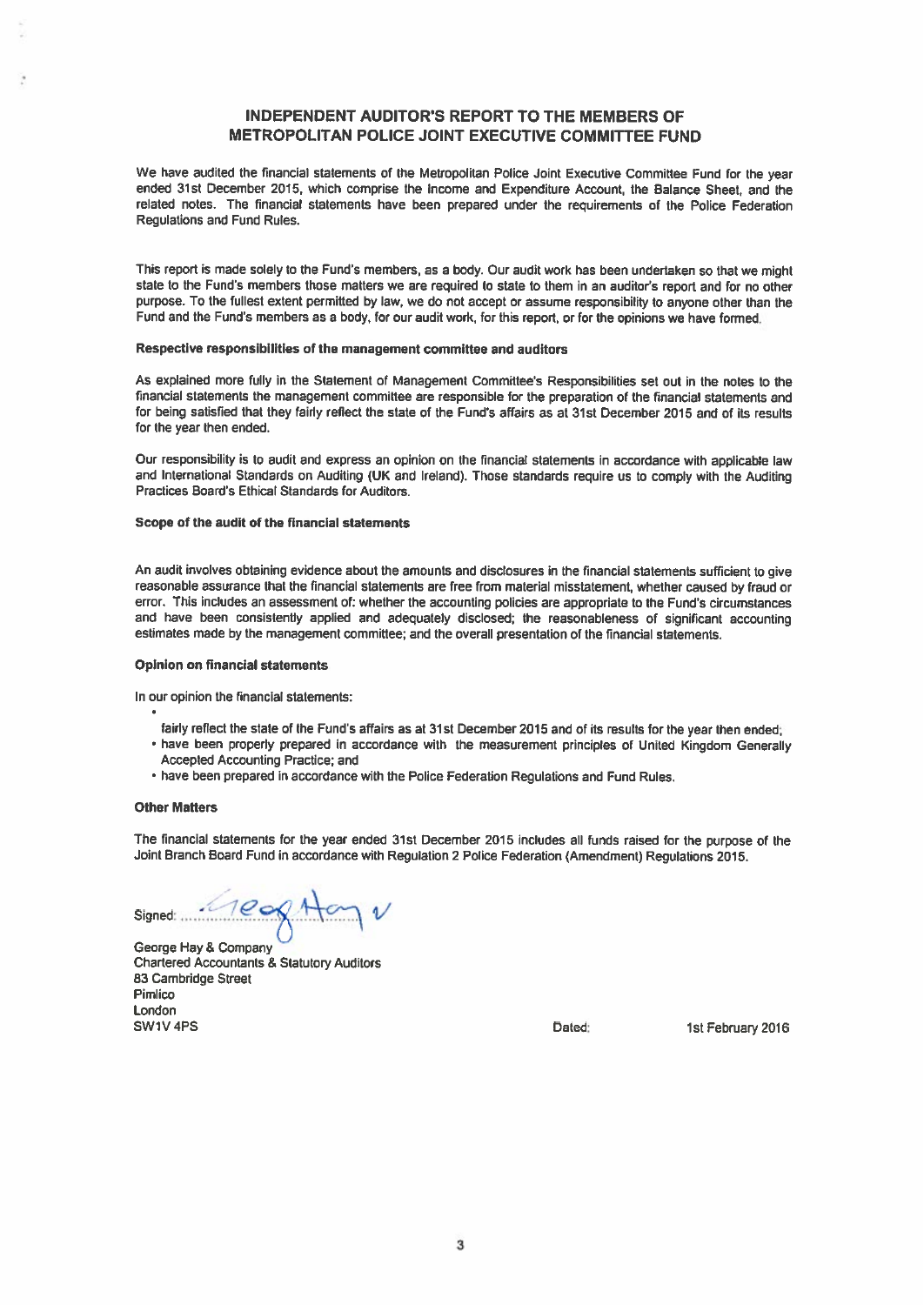# METROPOLITAN POLICE JOINT EXECUTIVE COMMITTEE FUND

Ŷ.

# INCOME AND EXPENDITURE ACCOUNT FOR THE YEAR ENDED 31ST DECEMBER 2015

| <b>INCOME</b><br><b>Weekly Subscriptions</b><br><b>Constables</b><br>Sergeants<br>Inspectors                                                   | $(01.01.15 -$<br>31.03.15 | $(01.04.15 -$<br>31.12.15  | 2015        | 2014          |
|------------------------------------------------------------------------------------------------------------------------------------------------|---------------------------|----------------------------|-------------|---------------|
| Less: Payable to Central/Joint Committee<br>Constables<br>Sergeants<br>Inspectors<br><b>Joint Central Committee</b>                            | $(01.01.15 -$<br>31.03.15 | $(01.04.15 -$<br>31.12.15) |             |               |
| <b>NET INCOME</b>                                                                                                                              |                           |                            |             |               |
| Less: ADMINISTRATIVE EXPENSES (Note 1)                                                                                                         |                           |                            | 1,508,506   | 1,426,861     |
| (DEFICIT) OF SUBSCRIPTION INCOME<br><b>OVER EXPENDITURE</b>                                                                                    |                           |                            | (1,508,506) | (1,426,861)   |
| Add: Other Income - (Note 1.1)<br>To include all income as specified in Regulation 2c in the<br>Police Federation (Amendments) Regulation 2015 |                           |                            | 1,901,783   | 1,948,694     |
| <b>SURPLUS FOR THE YEAR</b><br><b>BEFORE GAINS / (LOSSES)</b>                                                                                  |                           |                            | 393,277     | 521,833       |
| Gains / (Losses) - (Note 1.2)                                                                                                                  |                           |                            | 27,565      | (3, 415)      |
| <b>SURPLUS FOR THE YEAR</b>                                                                                                                    |                           |                            | 420,842     | 518,418       |
| <b>ACCUMULATED FUND BROUGHT FORWARD</b>                                                                                                        |                           |                            | 5,189,431   | 4,671,013     |
| <b>ACCUMULATED FUND CARRIED FORWARD</b>                                                                                                        |                           |                            | £ 5,610,273 | £ $5,189,431$ |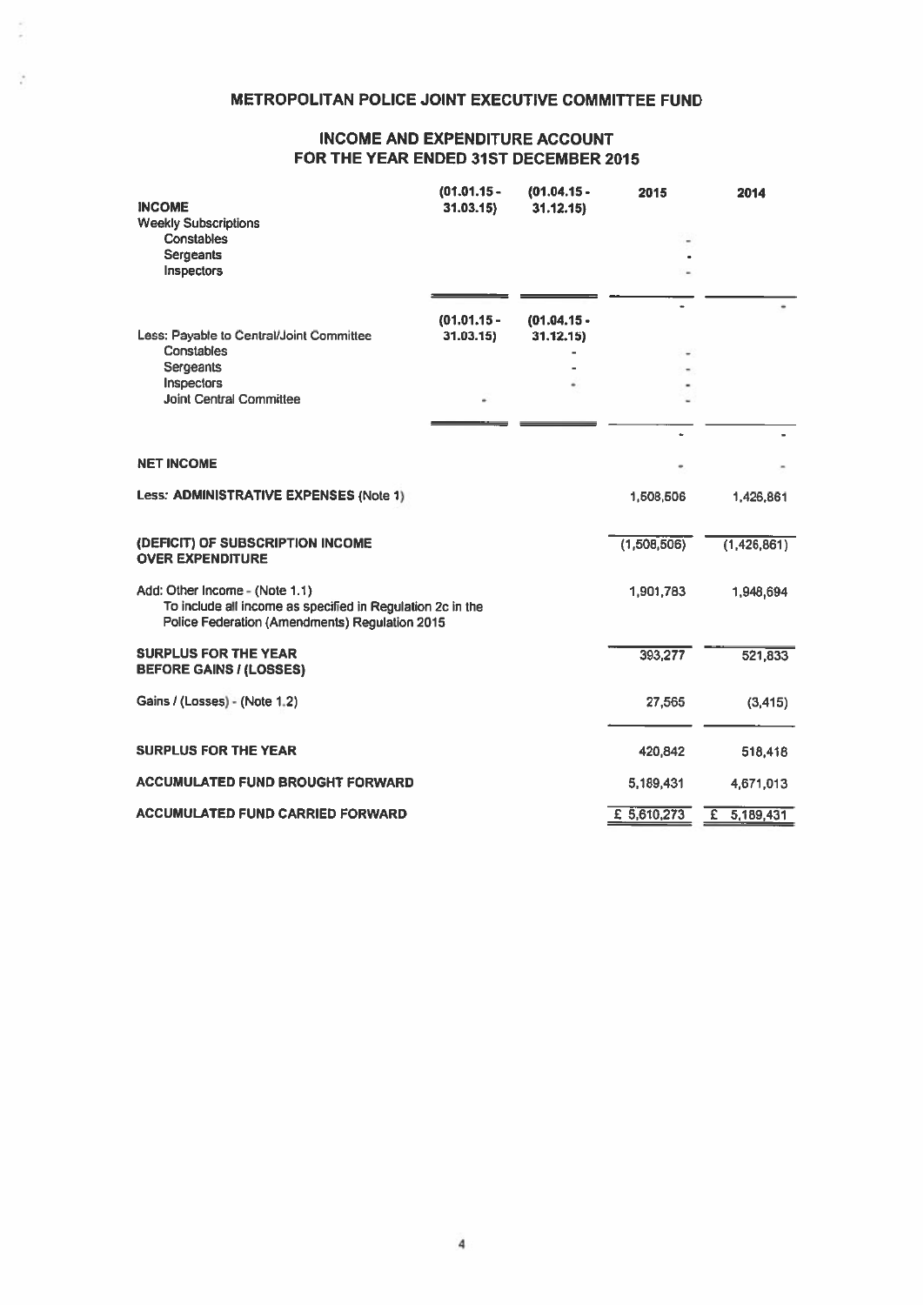# METROPOLITAN POLICE JOINT EXECUTIVE COMMITTEE FUND

# BALANCE SHEET AS AT 31ST DECEMBER 2015

| <b>Impairment</b><br><b>FIXED ASSETS</b><br><b>Furniture and Fittings</b><br>44,621<br>6,693<br>37,928<br><b>Computer Equipment</b><br>127,604<br>28,998<br>98,606<br><b>Investments</b><br>3,182,477<br>3,182,477<br>3,142,147<br>Others - (Specify)<br><b>Office Equipment</b><br>407,317<br>402,634<br>4,683<br>6,243<br>3,762,019<br>438,325<br>3,323,694<br><b>CURRENT ASSETS</b><br><b>Subscriptions Due</b><br>Cash at Bank and in Hand<br>1,429,434<br>1,102,785<br>Others - (Specify)<br><b>Deposit with Stock Broker</b><br>97,103<br>52,440<br><b>Debtors</b><br>355,110<br>321,896<br>Amount due from Metropolitan Police Branch Board Funds<br>508,898<br>2,390,545<br>Less:<br><b>CURRENT LIABILITIES</b><br>Contributions due to Joint/Central Committee (Note 4)<br><b>Corporation Tax</b><br><b>Sundry Accrued Expenses</b><br>103.966<br>36,797<br>103,966<br>36,797<br><b>NET CURRENT ASSETS/(LIABILITIES)</b><br>2,286,579<br>TOTAL ASSETS LESS CURRENT LIABILITIES<br>5,610,273<br>5,189,431<br><b>CREDITORS: amounts falling due after more than one year</b><br>(Specify) |      | Accumulated<br>Depreciation/ | 2015                  | 2014      |
|--------------------------------------------------------------------------------------------------------------------------------------------------------------------------------------------------------------------------------------------------------------------------------------------------------------------------------------------------------------------------------------------------------------------------------------------------------------------------------------------------------------------------------------------------------------------------------------------------------------------------------------------------------------------------------------------------------------------------------------------------------------------------------------------------------------------------------------------------------------------------------------------------------------------------------------------------------------------------------------------------------------------------------------------------------------------------------------------------|------|------------------------------|-----------------------|-----------|
|                                                                                                                                                                                                                                                                                                                                                                                                                                                                                                                                                                                                                                                                                                                                                                                                                                                                                                                                                                                                                                                                                                  | Cost | Revaluation/                 | <b>Net Book Value</b> |           |
|                                                                                                                                                                                                                                                                                                                                                                                                                                                                                                                                                                                                                                                                                                                                                                                                                                                                                                                                                                                                                                                                                                  |      |                              |                       |           |
|                                                                                                                                                                                                                                                                                                                                                                                                                                                                                                                                                                                                                                                                                                                                                                                                                                                                                                                                                                                                                                                                                                  |      |                              |                       |           |
|                                                                                                                                                                                                                                                                                                                                                                                                                                                                                                                                                                                                                                                                                                                                                                                                                                                                                                                                                                                                                                                                                                  |      |                              |                       | 103,352   |
|                                                                                                                                                                                                                                                                                                                                                                                                                                                                                                                                                                                                                                                                                                                                                                                                                                                                                                                                                                                                                                                                                                  |      |                              |                       |           |
|                                                                                                                                                                                                                                                                                                                                                                                                                                                                                                                                                                                                                                                                                                                                                                                                                                                                                                                                                                                                                                                                                                  |      |                              |                       |           |
|                                                                                                                                                                                                                                                                                                                                                                                                                                                                                                                                                                                                                                                                                                                                                                                                                                                                                                                                                                                                                                                                                                  |      |                              |                       |           |
|                                                                                                                                                                                                                                                                                                                                                                                                                                                                                                                                                                                                                                                                                                                                                                                                                                                                                                                                                                                                                                                                                                  |      |                              |                       | 3,251,742 |
|                                                                                                                                                                                                                                                                                                                                                                                                                                                                                                                                                                                                                                                                                                                                                                                                                                                                                                                                                                                                                                                                                                  |      |                              |                       |           |
|                                                                                                                                                                                                                                                                                                                                                                                                                                                                                                                                                                                                                                                                                                                                                                                                                                                                                                                                                                                                                                                                                                  |      |                              |                       |           |
|                                                                                                                                                                                                                                                                                                                                                                                                                                                                                                                                                                                                                                                                                                                                                                                                                                                                                                                                                                                                                                                                                                  |      |                              |                       |           |
|                                                                                                                                                                                                                                                                                                                                                                                                                                                                                                                                                                                                                                                                                                                                                                                                                                                                                                                                                                                                                                                                                                  |      |                              |                       |           |
|                                                                                                                                                                                                                                                                                                                                                                                                                                                                                                                                                                                                                                                                                                                                                                                                                                                                                                                                                                                                                                                                                                  |      |                              |                       |           |
|                                                                                                                                                                                                                                                                                                                                                                                                                                                                                                                                                                                                                                                                                                                                                                                                                                                                                                                                                                                                                                                                                                  |      |                              |                       | 497,365   |
|                                                                                                                                                                                                                                                                                                                                                                                                                                                                                                                                                                                                                                                                                                                                                                                                                                                                                                                                                                                                                                                                                                  |      |                              |                       | 1,974,486 |
|                                                                                                                                                                                                                                                                                                                                                                                                                                                                                                                                                                                                                                                                                                                                                                                                                                                                                                                                                                                                                                                                                                  |      |                              |                       |           |
|                                                                                                                                                                                                                                                                                                                                                                                                                                                                                                                                                                                                                                                                                                                                                                                                                                                                                                                                                                                                                                                                                                  |      |                              |                       |           |
|                                                                                                                                                                                                                                                                                                                                                                                                                                                                                                                                                                                                                                                                                                                                                                                                                                                                                                                                                                                                                                                                                                  |      |                              |                       |           |
|                                                                                                                                                                                                                                                                                                                                                                                                                                                                                                                                                                                                                                                                                                                                                                                                                                                                                                                                                                                                                                                                                                  |      |                              |                       |           |
|                                                                                                                                                                                                                                                                                                                                                                                                                                                                                                                                                                                                                                                                                                                                                                                                                                                                                                                                                                                                                                                                                                  |      |                              |                       |           |
|                                                                                                                                                                                                                                                                                                                                                                                                                                                                                                                                                                                                                                                                                                                                                                                                                                                                                                                                                                                                                                                                                                  |      |                              |                       |           |
|                                                                                                                                                                                                                                                                                                                                                                                                                                                                                                                                                                                                                                                                                                                                                                                                                                                                                                                                                                                                                                                                                                  |      |                              |                       |           |
|                                                                                                                                                                                                                                                                                                                                                                                                                                                                                                                                                                                                                                                                                                                                                                                                                                                                                                                                                                                                                                                                                                  |      |                              |                       |           |
|                                                                                                                                                                                                                                                                                                                                                                                                                                                                                                                                                                                                                                                                                                                                                                                                                                                                                                                                                                                                                                                                                                  |      |                              |                       | 1,937,689 |
|                                                                                                                                                                                                                                                                                                                                                                                                                                                                                                                                                                                                                                                                                                                                                                                                                                                                                                                                                                                                                                                                                                  |      |                              |                       |           |
|                                                                                                                                                                                                                                                                                                                                                                                                                                                                                                                                                                                                                                                                                                                                                                                                                                                                                                                                                                                                                                                                                                  |      |                              |                       |           |
|                                                                                                                                                                                                                                                                                                                                                                                                                                                                                                                                                                                                                                                                                                                                                                                                                                                                                                                                                                                                                                                                                                  |      |                              |                       |           |
|                                                                                                                                                                                                                                                                                                                                                                                                                                                                                                                                                                                                                                                                                                                                                                                                                                                                                                                                                                                                                                                                                                  |      |                              |                       |           |
|                                                                                                                                                                                                                                                                                                                                                                                                                                                                                                                                                                                                                                                                                                                                                                                                                                                                                                                                                                                                                                                                                                  |      |                              |                       |           |
| <b>NET ASSETS</b><br>£ 5,610,273<br>£                                                                                                                                                                                                                                                                                                                                                                                                                                                                                                                                                                                                                                                                                                                                                                                                                                                                                                                                                                                                                                                            |      |                              |                       | 5,189,431 |
|                                                                                                                                                                                                                                                                                                                                                                                                                                                                                                                                                                                                                                                                                                                                                                                                                                                                                                                                                                                                                                                                                                  |      |                              |                       |           |
| <b>REPRESENTED BY</b><br><b>Accumulated Fund</b>                                                                                                                                                                                                                                                                                                                                                                                                                                                                                                                                                                                                                                                                                                                                                                                                                                                                                                                                                                                                                                                 |      |                              |                       |           |
| 5,610,273<br>Other Reserves - (Specify)                                                                                                                                                                                                                                                                                                                                                                                                                                                                                                                                                                                                                                                                                                                                                                                                                                                                                                                                                                                                                                                          |      |                              |                       | 5,189,431 |
|                                                                                                                                                                                                                                                                                                                                                                                                                                                                                                                                                                                                                                                                                                                                                                                                                                                                                                                                                                                                                                                                                                  |      |                              |                       |           |
| £ 5,610,273<br>£.                                                                                                                                                                                                                                                                                                                                                                                                                                                                                                                                                                                                                                                                                                                                                                                                                                                                                                                                                                                                                                                                                |      |                              |                       | 5,189,431 |

We certify that we have fully complied with the Regulation <sup>2</sup> Police Federation (Amendment) Regulations <sup>2015</sup> and disclosed in the F45 all funds of which we are <sup>a</sup> beneficiary. We understand that failure to comply with this Regulation could be deemed <sup>a</sup> criminal and/or Police Disciplinary matter.

Signed ....... 1J.L..\_c........................... CHAIRMAN Signed ,.......... /.,,. ....................,.................. TREASURER

Date accounts approved: 1st February 2016

ċ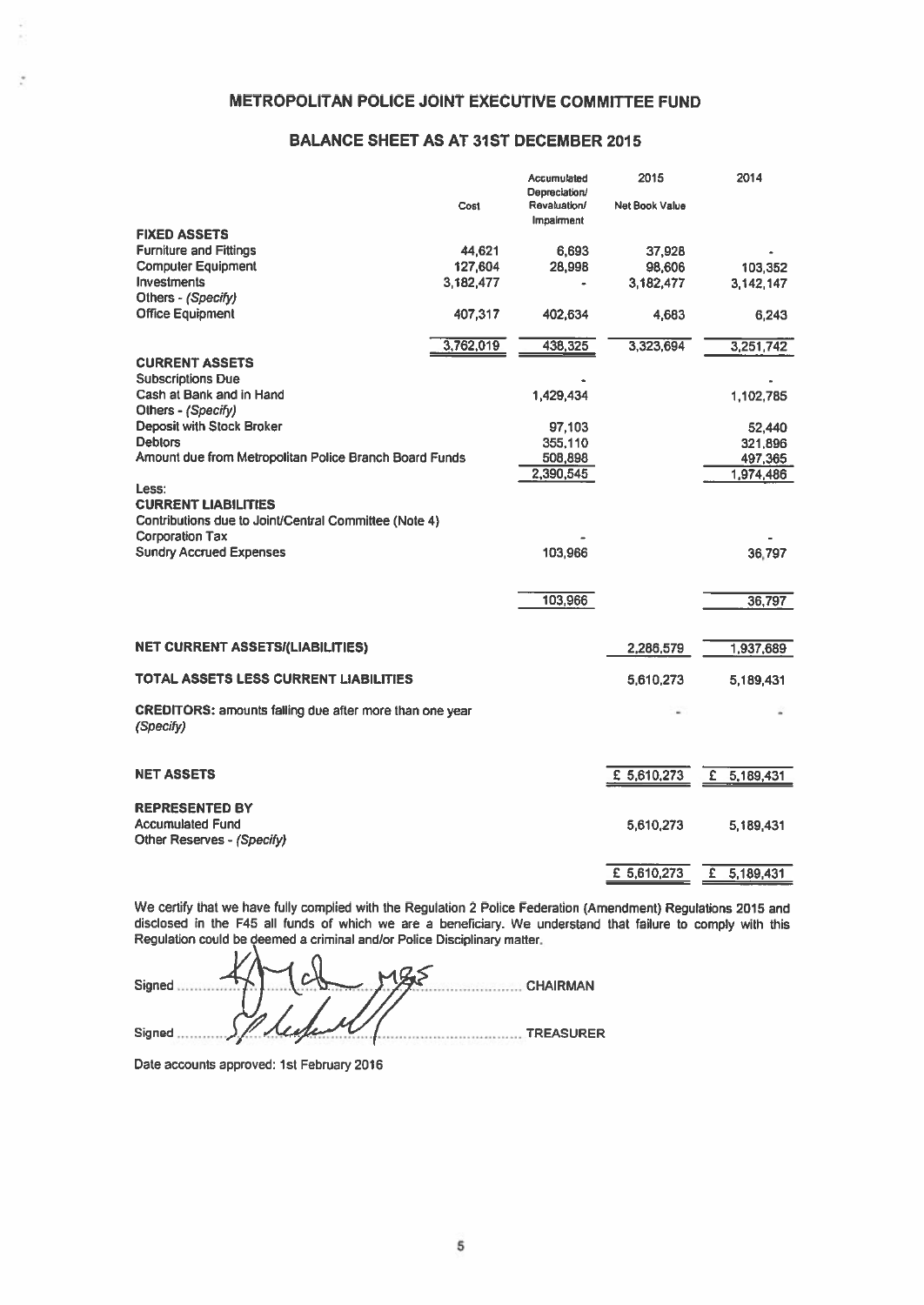# METROPOLITAN POLICE JOINT EXECUTIVE COMMITTEE FUND NOTES TO THE FINANCIAL STATEMENTS FOR THE YEAR ENDED 31ST DECEMBER 2015

×

| 1. |                                    | <b>ADMINISTRATIVE EXPENSES</b>                       | 2015                     | 2014                                |
|----|------------------------------------|------------------------------------------------------|--------------------------|-------------------------------------|
|    | <b>Annual Conference</b>           |                                                      | 1,607                    | 4.470                               |
|    |                                    | <b>Audit and Accountancy Charges</b>                 |                          |                                     |
|    | <b>Bank Charges</b>                |                                                      | 8,270                    | 7,875                               |
|    |                                    | <b>Clerical Assistance and Social Security Costs</b> | 600                      | 311                                 |
|    | <b>Computer Consumables</b>        |                                                      | 179,577                  | 200,975                             |
|    |                                    |                                                      | 43,594                   | 48,691                              |
|    | Depreciation                       |                                                      | 18,903                   | 11,255                              |
|    | Donations - (Specify)              |                                                      |                          |                                     |
|    | <b>Greater Manchester Police</b>   |                                                      | 270                      |                                     |
|    | <b>Haringey Police</b>             |                                                      | 5,000                    |                                     |
|    |                                    | PC Dave Phillips Memorial Fund                       | 5,000                    |                                     |
|    | The Rupert Fund                    |                                                      | 1,568                    | 2.640                               |
|    | <b>Care of Police Survivors</b>    |                                                      |                          | 800                                 |
|    | <b>Master Oilers</b>               |                                                      |                          | 60                                  |
|    |                                    | Metropolitan and City Police Orphans Fund            |                          | 5.000                               |
|    |                                    | National Police Memorial Day Trust                   |                          | 10,000                              |
|    | <b>Police Roll of Honour Trust</b> |                                                      |                          | 500                                 |
|    | Honoraria                          |                                                      | 68.795                   | 75,894                              |
|    | Insurance                          |                                                      | 538,192                  | 578,480                             |
|    | <b>Meeting Expenses</b>            |                                                      | 49,511                   | 42.785                              |
|    |                                    | Postage, Printing and Stationery                     | 20,715                   | 28,152                              |
|    | <b>Repairs and Maintenance</b>     |                                                      | 41,326                   | 19,660                              |
|    | <b>Sundry Expenses</b>             |                                                      |                          |                                     |
|    | <b>Telephone Charges</b>           |                                                      | 1,640                    | 600                                 |
|    | <b>Travelling and Subsistence</b>  |                                                      | 31,665                   | 35,674                              |
|    |                                    |                                                      | 3,551                    | 1,158                               |
|    | Other Expenses - (Specify)         |                                                      |                          |                                     |
|    | <b>Functions</b>                   |                                                      | 74,471                   | 57,048                              |
|    | <b>Funeral Costs</b>               |                                                      | 66,415                   | 35,414                              |
|    | Legal and Professional             |                                                      | 43,207                   | 25,717                              |
|    | Paul McKeever Scholarship          |                                                      | (64)                     | 33,913                              |
|    | Premises:                          | <b>Improvement and Repairs</b>                       | 21,367                   | 25,942                              |
|    |                                    | Rates                                                | 45,436                   | 47,354                              |
|    | <b>Promotional Items</b>           |                                                      | 1,452                    | 9,917                               |
|    | <b>Public Relations</b>            |                                                      | 152,183                  | 94,909                              |
|    | <b>Staff Pension Contibution</b>   |                                                      | 12,376                   | 13,215                              |
|    | <b>Training Courses</b>            |                                                      | 71,879                   | 8,452                               |
|    |                                    | TOTAL AS PER INCOME AND EXPENDITURE ACCOUNT          | £ 1,508,506              | 1,426,861<br>£                      |
|    |                                    |                                                      |                          |                                     |
|    | 1.1 OTHER INCOME                   |                                                      | 2015                     | 2014                                |
|    |                                    |                                                      |                          |                                     |
|    | Contribution from:                 | <b>Constables Branch Board Fund</b>                  | 1,462,593                | 1,497,626                           |
|    |                                    | Sergeants Branch Board Fund                          | 267,342                  | 259,335                             |
|    |                                    | <b>Inspectors Branch Board Fund</b>                  | 97,276                   | 95,558                              |
|    | Bank Interest (gross)              |                                                      | 1,837                    | 1,905                               |
|    | <b>Commission Received</b>         |                                                      | 700                      | 575                                 |
|    | <b>Dividends</b>                   |                                                      | 71,214                   | 82,328                              |
|    | <b>Tax Refunds</b>                 |                                                      | 821                      |                                     |
|    |                                    |                                                      |                          | 11,367                              |
|    |                                    | TOTAL AS PER INCOME AND EXPENDITURE ACCOUNT          | £1,901,783               | £<br>1,948,694                      |
|    |                                    |                                                      | 2015                     | 2014                                |
|    | I.2 GAINS / (LOSSES)               |                                                      |                          |                                     |
|    | Gain (loss) on investments         |                                                      | 27,565                   | (3, 415)                            |
|    |                                    |                                                      |                          |                                     |
|    |                                    | TOTAL AS PER INCOME AND EXPENDITURE ACCOUNT          | $\overline{f}$<br>27,565 | $\overline{\mathbf{f}}$<br>(3, 415) |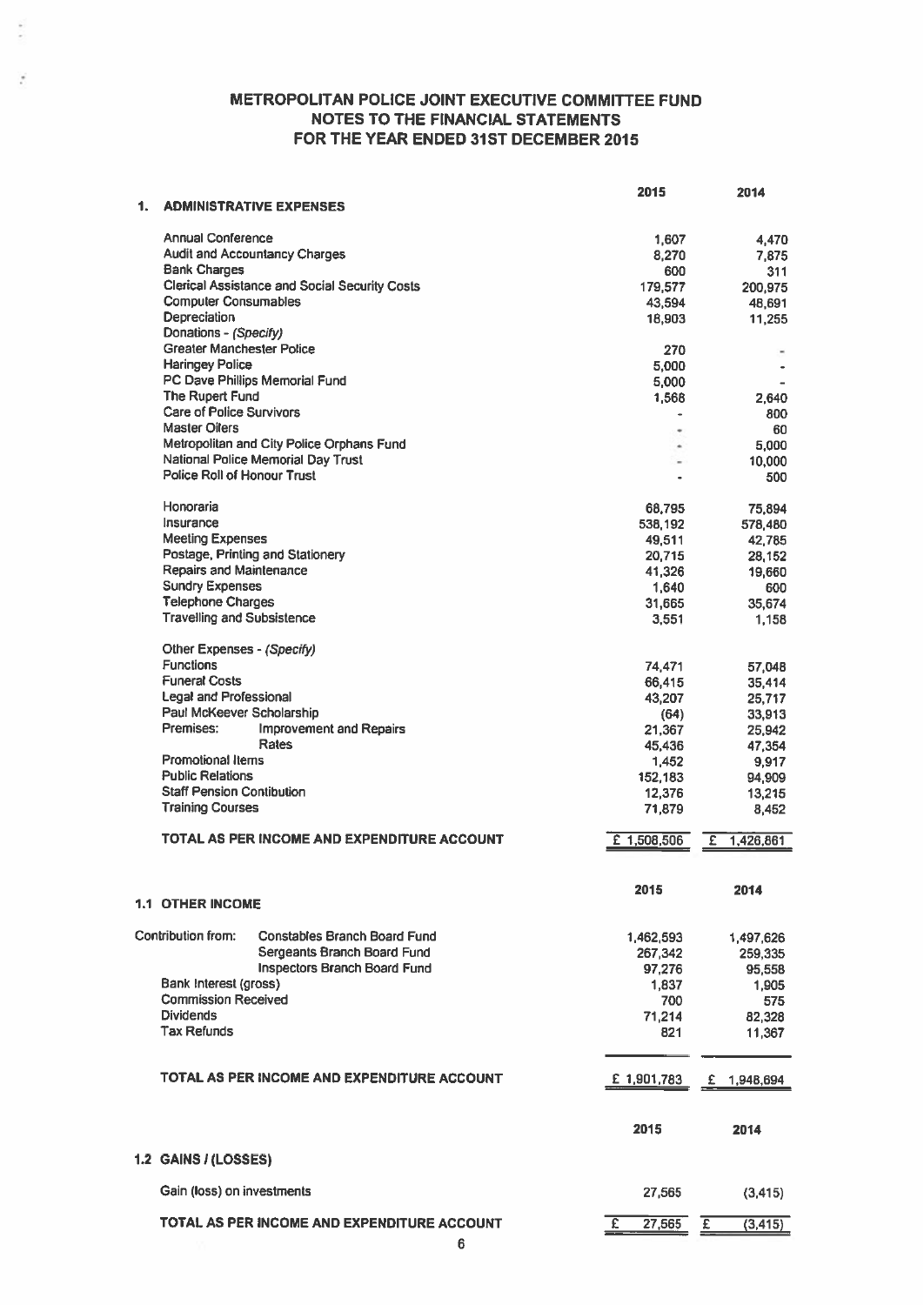# METROPOLITAN POLICE JOINT EXECUTIVE COMMITtEE FUND NOTES TO THE FINANCIAL STATEMENTS FOR THE YEAR ENDED 31ST DECEMBER 2015

#### 2. ACCOUNTING POLICIES

#### A. Accounting Convention

The financial statements have been prepared under the historic cost convention.

B. Income

ž

Income is primarily derived from subscriptions collected from the Funds members. Other income sources may include rental/investment income and income generated from providing member services.

#### C. Expenditure

Expenditure is shown inclusive of Value Added Tax.

#### D. Depreciation

Depreciation has been calculated at rates required to write off the relevant assets over their anticipated lives. The applicable annual rates are:

Other Assets Property - (Specify)

Furniture and Fittings<br>
Computer Equipment<br>  $\begin{array}{r} -15\% \text{(-13)}$  and the basis Computer Equipment  $-25%$  straight line basis

— 25% reducing balance basis

#### E. Taxation

Provision is made for Corporation Tax in respec<sup>t</sup> of the Fund's liability to taxation on investment income, capital gains and income derived from third party transactions.

F. Investments (if applicable)

Investments are shown in the financial statements at cost less provision for impairment in value.

G. Other Policies - (Specify)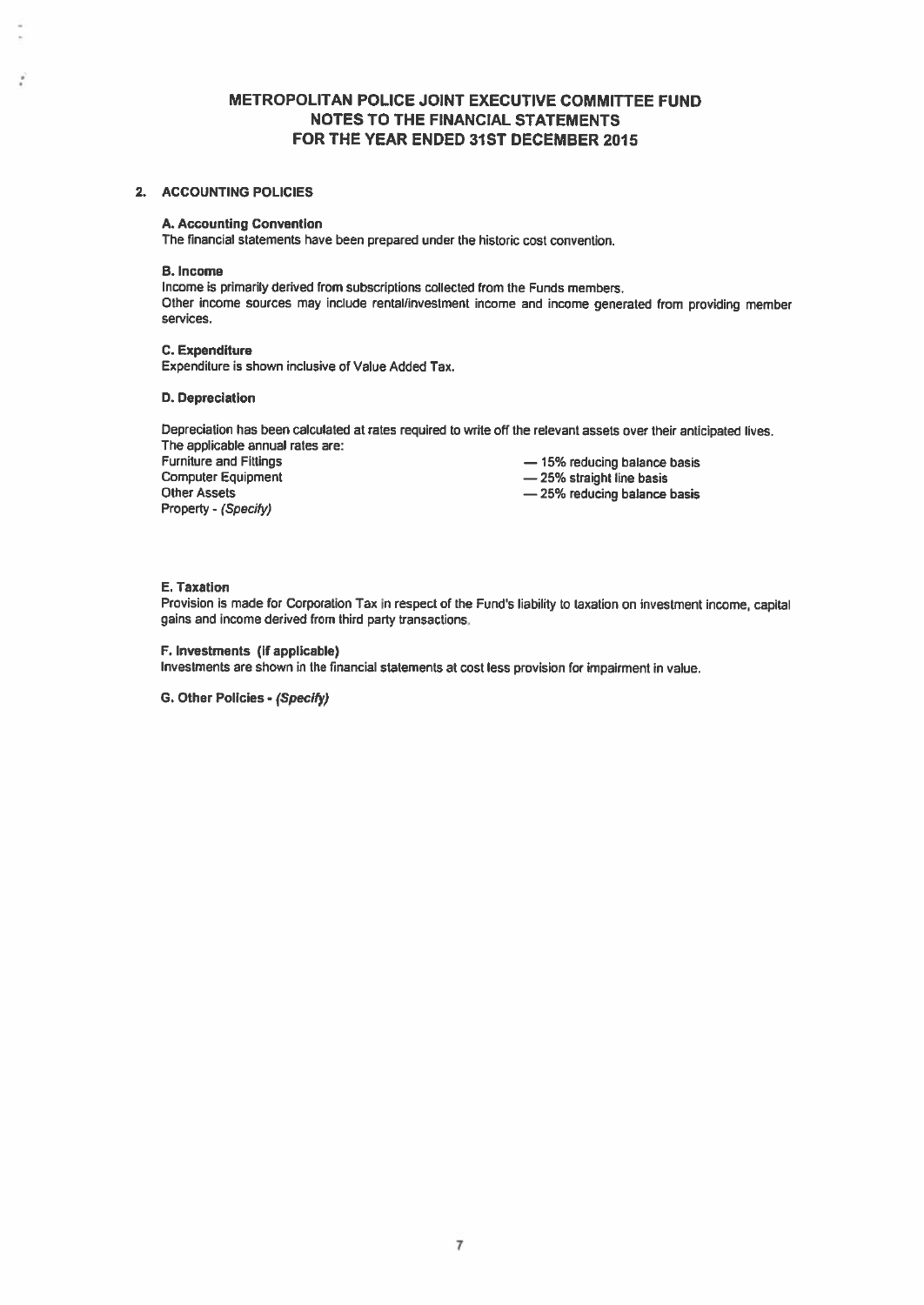## METROPOLITAN POLICE JOINT EXECUTIVE COMMITTEE FUND NOTES TO THE FINANCIAL STATEMENTS FOR THE YEAR ENDED 31ST DECEMBER 2015

## 3. STATEMENT OF MANAGEMENT COMMITTEE'S RESPONSIBILITIES

Regulation 18(2) of The Police Federation Regulations (as amended) requires the Committee, in relation to Federation funds held by it, to keep accounts showing all monies received or paid out and to cause the financial statements for each year to be audited by an independent auditor. In causing the financial statements to be prepared, the Committee is required to:

- Select suitable accounting policies and apply them consistently.
- Make judgements and estimates that are reasonable and prudent.
- Ensure that the financial statements are prepare<sup>d</sup> on the going concern basis unless it is appropriate to presume otherwise.

The Committee is responsible for keeping adequate accounting records and also is responsible for safe guarding the assets of the Fund and hence for taking reasonable steps for the prevention and detection of fraud and other irregularities.

### 4a. CONTRIBUTIONS DUE TOI(FROM) CENTRAL COMMITTEES (TO 31ST MARCH 2015)

|            | 2015                                                     | 2014      |
|------------|----------------------------------------------------------|-----------|
| Constables | <b>COLLEGE</b><br><b>The Committee of Committee</b><br>۰ | $\bullet$ |
| Sergeants  | $\bullet$                                                | $\bullet$ |
| Inspectors | ۰                                                        | ۰         |
|            | $\overline{\phantom{a}}$                                 | $\bullet$ |

#### 4b. CONTRIBUTIONS DUE TOI(FROM) JOINT CENTRAL COMMITTEE (FROM 1ST APRIL 2015)

|            | 2015<br><b>The Company's Company's Company's Company's</b> | 2014                  |
|------------|------------------------------------------------------------|-----------------------|
| Constables |                                                            | $-$<br>$\blacksquare$ |
| Sergeants  | $\sim$                                                     | $\rightarrow$         |
| Inspectors |                                                            | -                     |
|            |                                                            |                       |
|            | <b>Sec.</b>                                                | $\sim$                |

#### 5. CONTRIBUTING AND NON CONTRIBUTING MEMBERS AT 31ST DECEMBER 2015

|                               | No. of Contributing<br><b>Members</b> |        | No. of Non Contributing<br><b>Members</b> |      | Others <sup>*</sup> |           |
|-------------------------------|---------------------------------------|--------|-------------------------------------------|------|---------------------|-----------|
|                               | 2015                                  | 2014   | 2015                                      | 2014 | 2015                | 2014      |
| Cadets                        |                                       |        |                                           | ٠    | ٠                   | $\bullet$ |
| Constables                    | 24,550                                | 22,913 | 450                                       | 450  | 400                 | 400       |
| Sergeants<br>Inspectors/Chief | 4,550                                 | 4,787  | 100                                       | 127  | 50                  | $\bullet$ |
| Inspectors                    | 1.540                                 | 1,494  | 17                                        | 5    | ÷                   | ۰         |
|                               | 30,640                                | 29.194 | 567                                       | 582  | 450                 | 400       |

\* This column refers to those members who are non contributors by virtue of receiving no pay, being on unpaid maternity leave or serving officers on career breaks. (JBB Circular 53/96 refers)

#### 6. INVESTMENTS (if applicable)

|                                          | <b>Cost Less Provision</b> |             | Market Value |           |
|------------------------------------------|----------------------------|-------------|--------------|-----------|
|                                          | 2015                       | 2014        | 2015         | 2014      |
| <b>Equities</b>                          | 855,994                    | 862,747     | 957.573      | 965,042   |
| <b>Fixed Interest Funds</b>              | 103,368                    | 103,368     | 110.101      | 112.954   |
| <b>Unit Trusts</b><br>Others - (Specify) | 2.223.115                  | 2.176.032   | 2.627.289    | 2,580,206 |
|                                          | £ 3,182,477                | £ 3,142,147 | 3,694,963    | 3.658.202 |